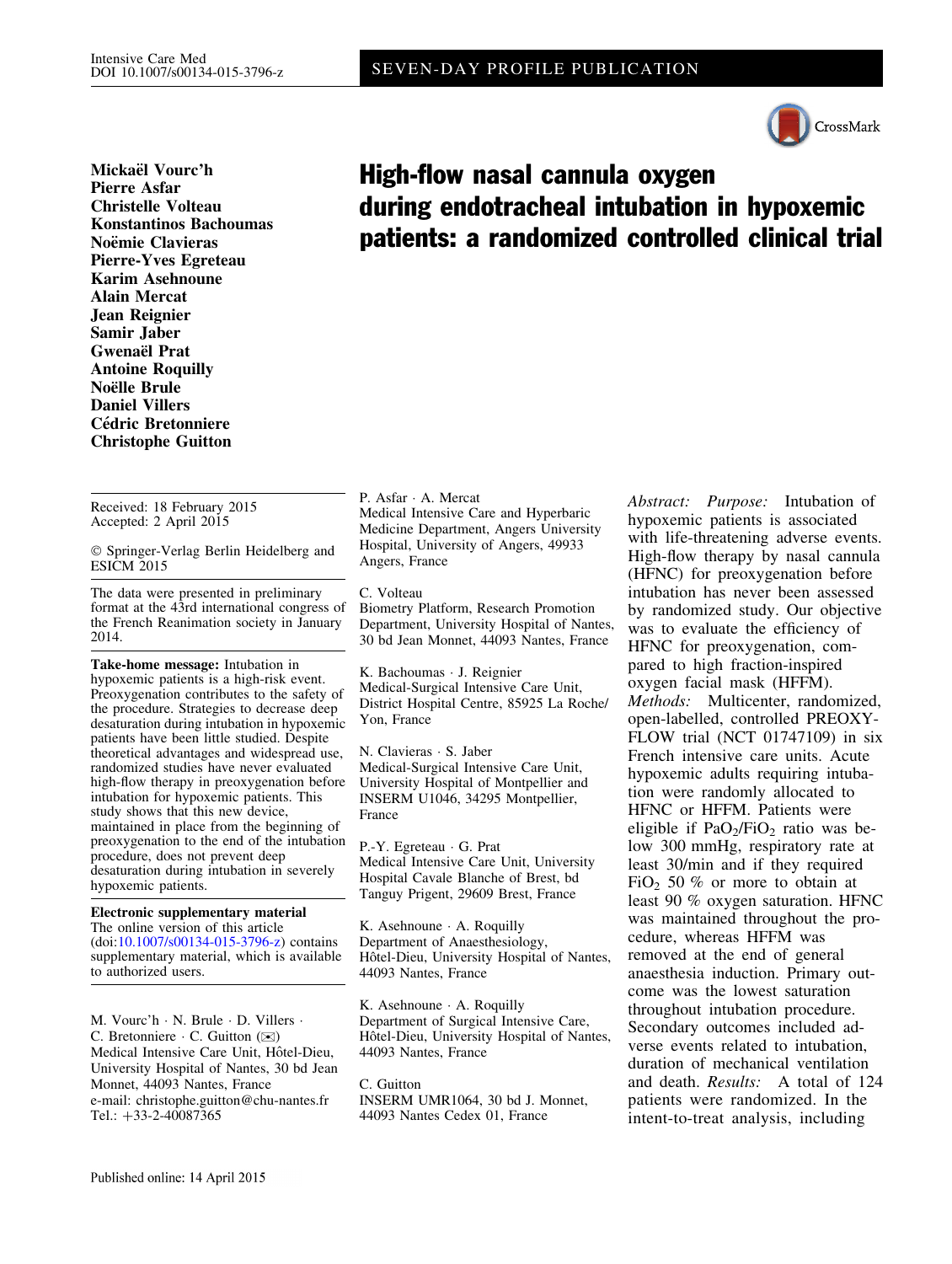119 patients (HFNC  $n = 62$ ; HFFM  $n = 57$ ), the median (interquartile range) lowest saturation was 91.5 % (80–96) for HFNC and 89.5 % (81–95) for the HFFM group ( $p = 0.44$ ). There was no difference for difficult intubation  $(p = 0.18)$ , intubation difficulty

# Introduction

scale, ventilation-free days  $(p = 0.09)$ , intubation-related adverse events including desaturation  $\langle 80 \% \rangle$  or mortality  $(p = 0.46)$ . Conclusions: Compared to HFFM, HFNC as a preoxygenation device did not

reduce the lowest level of desaturation.

Keywords Preoxygenation - High-flow oxygen therapy  $\cdot$ Severe hypoxemia - Intubation

# **Methods**

Study design, setting, and ethical considerations

Acute respiratory failure is a life-threatening condition in intensive care units (ICU) that often requires ventilator support after endotracheal intubation (ETI). In critically ill patients, ETI carries a higher risk than in elective surgery and can lead to mild to severe complications for 30 % of patients [[1\]](#page-9-0). The most frequently reported complication is desaturation below 80 % (26 %). Severe hypoxemia before ETI has been reported as an independent risk factor of severe desaturation during intubation in ICU [\[2\]](#page-9-0).

Preoxygenation with a high fraction-inspired oxygen facial mask (HFFM) is recommended to delay arterial desaturation during intubation apnoea [[2](#page-9-0)–[4](#page-9-0)]. The quality of preoxygenation contributes to the safety of the procedure. Nevertheless, it is sometimes ineffective in critically ill patients, especially in hypoxemic patients. Despite well-conducted preoxygenation, desaturation  $\langle 80 \%$  occurs in a quarter of hypoxemic patients [[2](#page-9-0)]. Non-invasive ventilation (NIV) seems to improve preoxygenation in this population, but these results have not been confirmed in large studies [[5](#page-9-0)].

High-flow therapy by nasal cannula (HFNC) is a new device that provides almost pure oxygen with  $FiO<sub>2</sub>$  of about 100  $\%$ , up to 60 l/min [\[6\]](#page-9-0). HFNC seems to generate low positive airway pressure [\[7,](#page-9-0) [8](#page-9-0)], and holding nasal prongs in place after rapid sequence intubation during laryngoscopy could enable operators to perform apnoeic oxygenation and reduce desaturation during ETI [[9](#page-9-0)]. A recent before–after study suggests its ability to improve preoxygenation and to reduce severe hypoxemia during ETI [[10](#page-9-0)].

Although HFNC is widespread, randomized studies have never evaluated this device during preoxygenation. We therefore conducted a multicenter, randomized, controlled trial comparing HFNC and HFFM in preoxygenation before ETI in ICU hypoxemic patients (PREOXYFLOW study). We postulated that HFNC was more efficient than HFFM desaturation during ETI. The secondary objectives were to determine whether HFNC could reduce complications during ETI, and improve morbidity in ICUs.

PREOXYFLOW is a multicenter, randomized, controlled, parallel, open-label study comparing two preoxygenation strategies for ETI in ICUs. The main objective was to determine whether HFNC was more effective than HFFM in reducing desaturation during ETI after rapid sequence induction.

Patients were enrolled from December 2012 to August 2013 in six French ICUs (three medical, two medicalsurgical and one surgical). An independent safety committee oversaw the trial.

Three methods of consent were available. Hypoxemia often prevented the patient from understanding information. Thus, most patients were included after written informed consent was provided by next of kin or an emergency procedure (investigator signature) if next of kin were not immediately available or if there was not enough time before ETI. When available, patients were retrospectively asked for written consent to continue the trial after recovery. Only a few patients were included after self-consent. The ethics committee ("Comité de Protection des Personnes Ouest II'' from Angers, France) approved this study protocol on 9 October 2012 (CPP ref. 2012/17).

# Randomization

Randomization used fixed blocks of four patients (ratio 1:1) and was stratified by centre. The study statistician generated the allocation list. Patients were allocated to one of the two preoxygenation strategies (HFNC or HFFM) using a secure computer-generated online remote system (Clinisight software) controlled by the independent research promotion unit at the University Hospital of Nantes, which had no role in patient recruitment. Day 1 was the day of inclusion and randomization.

#### Patients

Eligible patients were adults (18 years or older) with acute hypoxemic respiratory failure, requiring ETI in ICU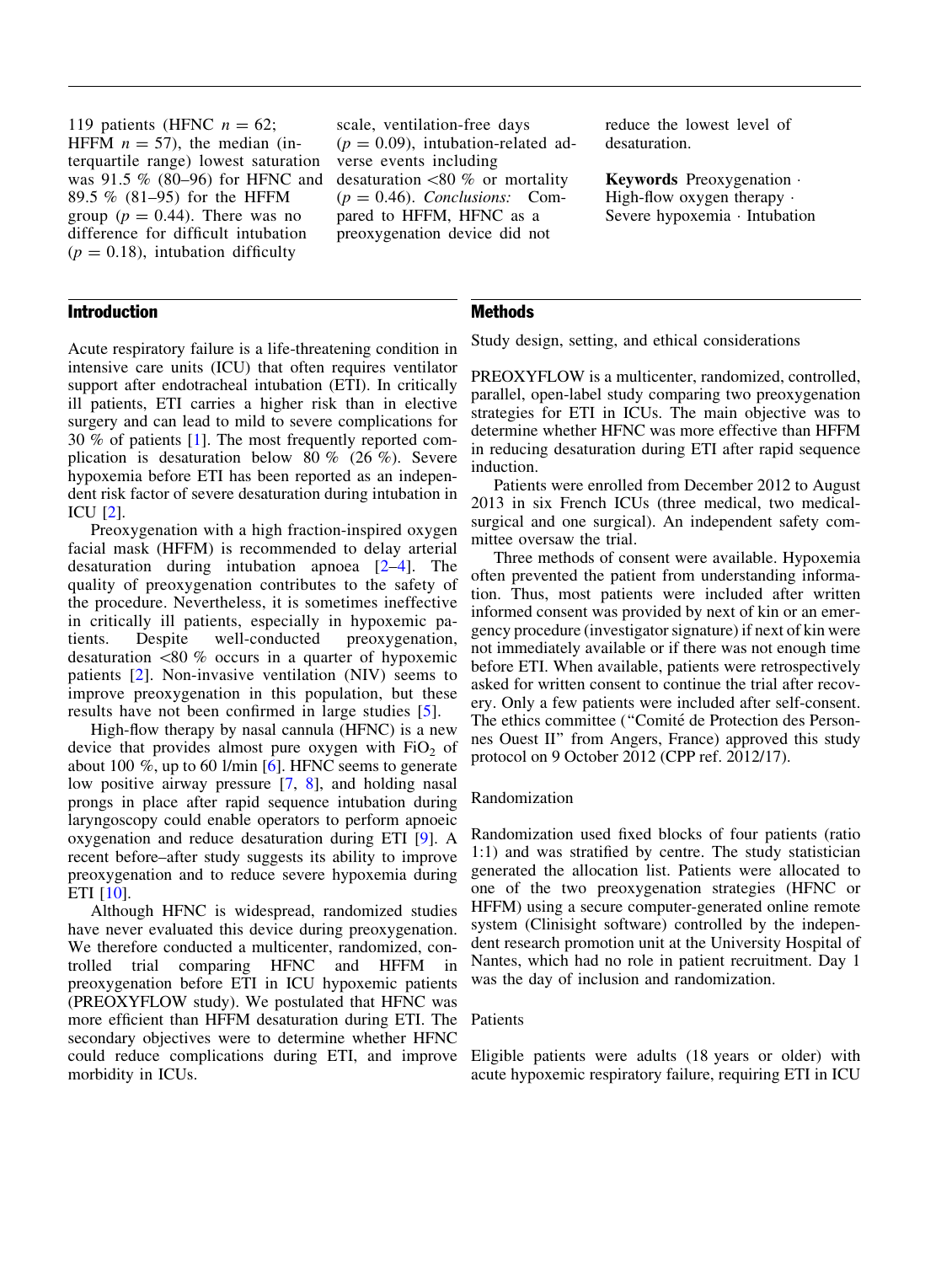after rapid sequence induction (prompt general anaesthesia induction and subsequent intubation). Acute hypoxemic respiratory failure was defined as a respiratory rate higher than 30 per minute and a  $FiO<sub>2</sub>$  requirement of 50 % or more to obtain at least 90 % oxygen saturation, and an estimated  $PaO<sub>2</sub>/FiO<sub>2</sub>$  ratio below 300 mmHg, in the 4 h before inclusion.

Exclusion criteria were: contraindication to orotracheal intubation; intubation without anaesthetic rapid sequence induction; ETI for cardiac arrest; asphyxia requiring immediate ETI; nasopharyngeal obstacle; Grade 4 glottis exposure on the Cormack–Lehane scale, adults subject to a legal protection scheme; pregnancy or lack of consent.

Intervention: preoxygenation and intubation procedure

The patients were randomized immediately after inclusion. In the intervention group (HFNC), preoxygenation was performed for 4 min with high-flow nasal cannula (OptiflowTM; Fisher & Paykel Healthcare, Auckland, NZ) set to 60 l/min of humidified oxygen flow (FiO<sub>2</sub> 100 %) [\[11\]](#page-9-0). In this group, after induction, the nasal cannulae were maintained in place throughout the ETI, in an attempt to achieve apnoeic oxygenation. In the control group (HFFM), preoxygenation was performed for 4 min with high FiO<sub>2</sub> facial mask (15 l/min oxygen flow) [[5,](#page-9-0) [12](#page-9-0)]. After general anaesthetic induction, the HFFM was removed, enabling laryngoscopy vision.

The patients were intubated according to international recommendations and standard practices at each participating ICU [[13](#page-9-0)]. Patients receiving non-invasive ventilation (NIV), HFFM or HFNC at the time of randomization were switched to their randomly assigned device at the beginning of the preoxygenation procedure. The PREOXYFLOW Study design is summarized in online-only material (see Fig. E1).

#### Endpoints

The primary outcome was the lowest saturation measured by continuous pulse oximetry  $(SpO<sub>2</sub>)$  during ETI, from the end of rapid sequence induction (beginning of laryngoscopy) to patient connection to mechanical ventilation (see Fig. E1). To improve the quality of data collection, an external observer and the nurse in charge of the patient concurrently assessed this endpoint.

The secondary outcomes were: quality of preoxygenation, including duration, ability of the device to improve  $SpO<sub>2</sub>$ ; the quality of the ETI procedure, including adverse events during ETI and in the next hour, difficult intubation rate and intubation difficulty score (IDS); organ failure during the first 5 days (SOFA score);  $PaO<sub>2</sub>/FiO<sub>2</sub>$  ratio during the following hour and the first 5 days; morbidity in ICU (time on ventilator, length of

stay, ventilation-free days, occurrence of ventilator-associated pneumonia and mortality rate on day 28) [\[14](#page-9-0)].

Difficult intubation was defined as three or more laryngoscopies attempts or the need to use alternative devices, or procedure duration longer than 10 min. Adverse events were classified as severe complications (death, cardiac arrest, desaturation  $\langle 80 \, \% \rangle$ ; severe collapse defined by systolic blood pressure  $\leq 80$  or vasopressor introduction or increasing doses more than 30 %) or mild to moderate complications (severe ventricular or supraventricular arrhythmia requiring intervention, oesophageal intubation, dangerous agitation with Richmond agitation scale  $>3$ , vomiting with aspiration of gastric content, dental injury). All patients were followed until discharge from ICU and up to day 28. An independent monitoring board analyzed the data.

#### Sample size

The primary outcome was the lowest  $SpO<sub>2</sub>$  during ETI up to connection to mechanical ventilation. The trial was designed to detect an increase of 6 % in  $SpO<sub>2</sub>$  from 85 % in the HFFM group to 91 % in the HFNC group. As no data were available, this hypothesis was based on previous re-sults comparing NIV to HFFM [[5\]](#page-9-0). With 80 % power, a 5 % type I error (two-sided) and 2 % attrition rate, the required sample size was 122 patients. A few weeks after the beginning of the study, two patients had to be excluded on the basis of exclusion criteria. Thus, the independent steering committee decided to increase the sample size to 124 in order to preserve the power of the study.

#### Statistical analysis

Analyses were performed in an intent-to-treat population including all the randomized patients except two patients who withdrew their consent, two patients who did not meet the inclusion criteria and one patient who improved before ETI.

Baseline characteristics were described for each group. Continuous variables were presented with mean and standard deviation, or median and interquartile range, when the assumption of normality was not met. Categorical data were expressed as numbers and percentages.

The primary outcome was compared between the two groups using the Van Elteren test (non-parametric test taking randomisation stratified by centre into account). Sensitivity analyses were performed a posteriori: the main criterion was lacking for one patient in the HFFM group, so analysis with best-case imputation was performed. Analysis was completed by four sensitivity tests with adjustment to baseline saturation or baseline PaO<sub>2</sub>/FiO<sub>2</sub>, to SpO<sub>2</sub> at the beginning of preoxygenation or  $SpO<sub>2</sub>$  at the end of preoxygenation.

The secondary outcomes were compared between groups with generalised linear mixed models (logistic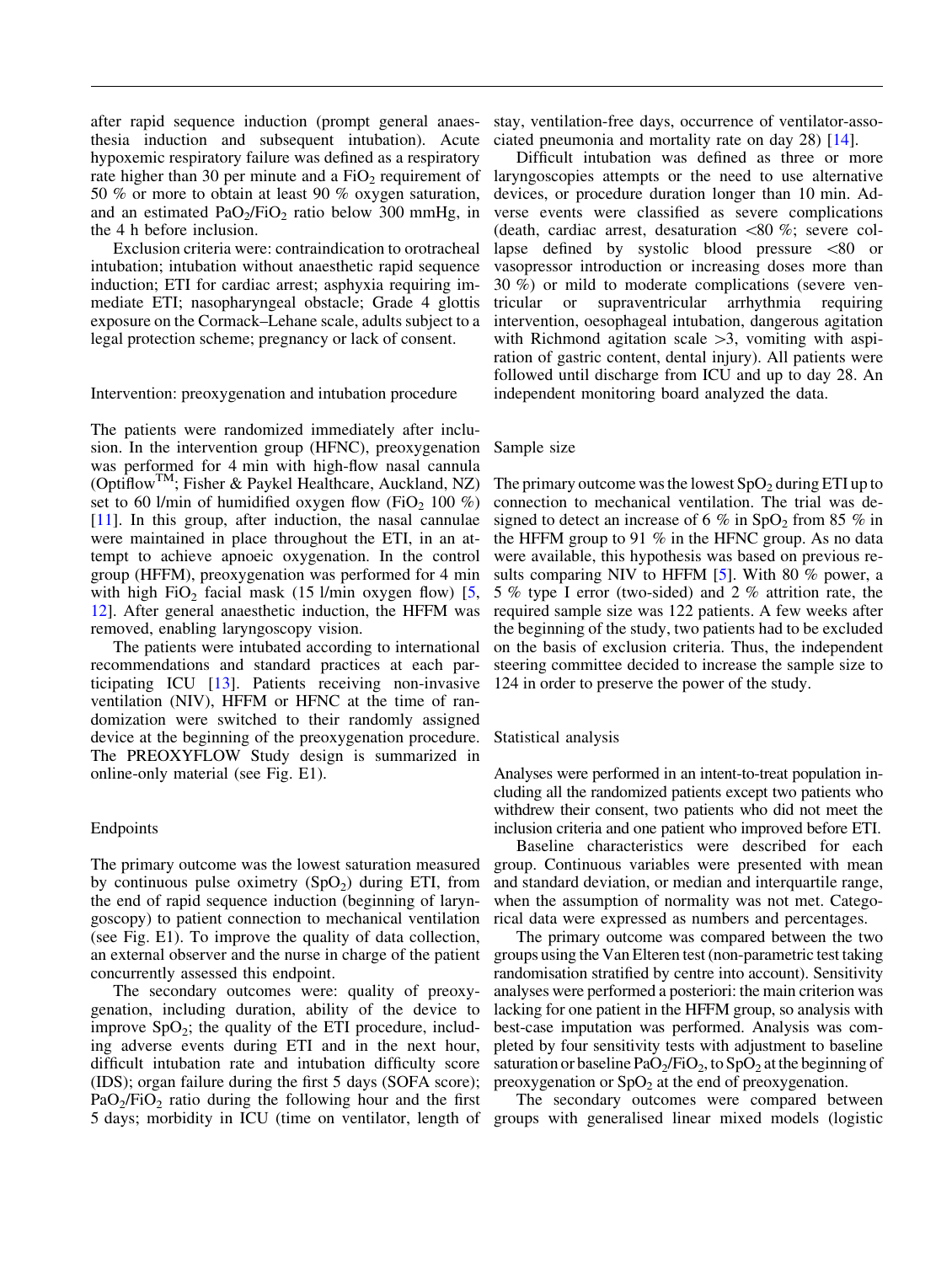regression) or nonparametric Van Elteren Tests for the quantitative outcome, to take stratification into account. For  $SpO<sub>2</sub>$  at the end of preoxygenation, an adjustment was made on  $SpO<sub>2</sub>$  at the beginning of preoxygenation. The proportions of patients with severe and moderate complications in the two groups were compared using the Chi square or Fisher tests.

Statistical tests were two-sided, with a statistical significance of  $p < 0.05$ . SAS software v.9.3<sup><sup>®</sup></sup> was used for all statistical analyses.

# **Results**

# Patients

Between December 2012 and August 2013, 2936 patients were admitted. Out of 482 patients who underwent ETI on

admission or during their stay in the ICU, 124 with hypoxemic respiratory failure were included for randomization in the PREOXYFLOW study (Fig. 1). Five patients were excluded (two withdrew consent, two major inclusion criteria deviations, one patient improved before ETI and was not intubated). Finally, 119 patients were included for the ITT analysis (62 in the HFNC group and 57 in the HFFM group). One patient in HFNC underwent ETI without preoxygenation due to extreme emergency.

The main baseline characteristics were similar between the two groups (Table [1\)](#page-4-0). Infectious pneumonia was the main cause of respiratory failure on admission with 40.3 % in HFNC and 50.9 % in HFFM. At inclusion, the mean (SD)  $PaO<sub>2</sub>/FiO<sub>2</sub>$  ratio was 120.2 (55.7) mmHg in HFNC and 115.7 (63) mmHg in the HFFM.

Airways and ETI are described in Table [2](#page-5-0). Difficult facial mask ventilation and difficult intubation criteria were quite similar in the two groups.





*HFFM: high FiO2 facial mask*

*ITT: intention to treat, PP: per protocol*

Fig. 1 PREOXYFLOW study flow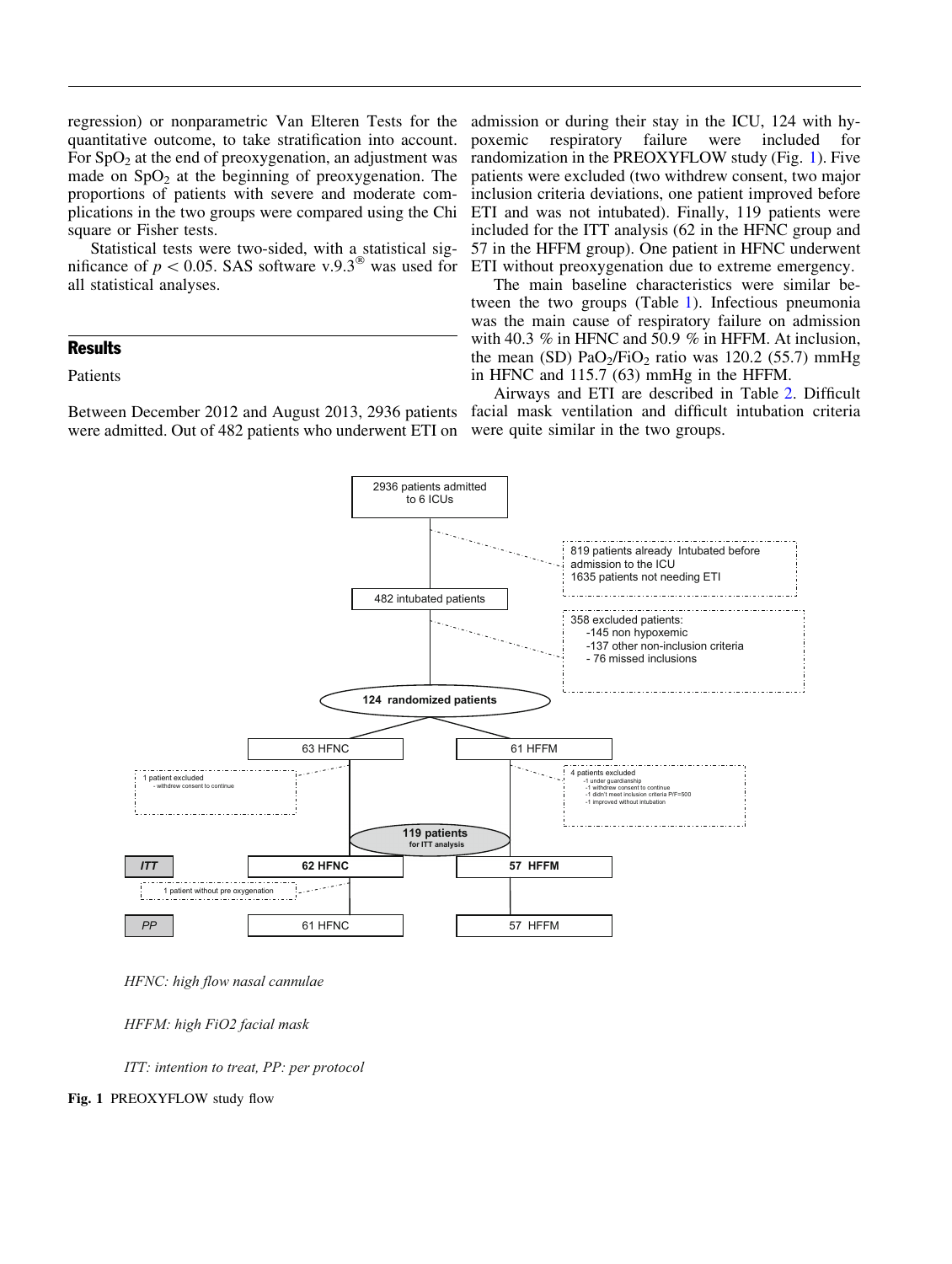<span id="page-4-0"></span>Table 1 Baseline characteristics of the intent-to-treat population at inclusion

|                                                                         | High-flow nasal cannulae $(n = 62)$ | High-flow face mask $(n = 57)$ |
|-------------------------------------------------------------------------|-------------------------------------|--------------------------------|
| Sex ratio M/F                                                           | 39/23                               | 39/18                          |
| Age, mean (SD), years                                                   | 64.9(14)                            | 59.3 (14.5)                    |
| BMI, mean $(SD)^a$                                                      | 27.6 (5.8)                          | 27.6(7.3)                      |
| Medical patients, $n$ (%)                                               | 54 (87.1)                           | 50 (87.7)                      |
| SAPS II score, mean $(SD)^b$                                            | 54.5 (20.2)                         | 51.3 (16.5)                    |
| Comorbidities                                                           |                                     |                                |
| Chronic heart failure (NYHA III or IV), $n$ (%)                         | 4(6.5)                              | 3(5.3)                         |
| Chronic respiratory failure, $n$ (%)                                    | 5(8)                                | 5(8.8)                         |
| Obstructive sleep apnoea syndrome, $n$ (%)                              | 1(1.6)                              | 6(10.7)                        |
| COPD patients, $n$ (%) <sup>c</sup>                                     | 7(11.3)                             | 6(10.7)                        |
| Past upper airway tract cancer, $n$ (%)                                 | 1(1.6)                              | 1(1.8)                         |
| Diabetes requiring insulin therapy, $n$ (%)                             | 2(3.2)                              | 4(7)                           |
| Vasopressor support at inclusion, $n$ (%)                               | 18 (29)                             | 11(19.3)                       |
| Glasgow Coma Score, mean (SD)                                           | 13.5(2.8)                           | 13.4(2)                        |
| McCabe scale 2 or 3, $n$ (%) <sup>d</sup>                               | 30(48.4)                            | 23(40.4)                       |
| Functional status KNAUS (class C or D), $n$ (%) <sup>e</sup>            | 19(30.6)                            | 13 (22.8)                      |
| Respiratory failure aetiology, $n$ (%)                                  |                                     |                                |
| Pneumonia                                                               | 25(40.3)                            | 29(50.9)                       |
| Extra-respiratory ARDS                                                  | 19(30.6)                            | 11(19.3)                       |
| Cardiogenic pulmonary oedema                                            | 3(4.8)                              | 5(8.7)                         |
| COPD exacerbation                                                       | 4(6.4)                              | $\Omega$                       |
| Thoracic trauma                                                         | 1(1.6)                              | 5(8.7)                         |
| Other                                                                   | 10(16.1)                            | 7(12.2)                        |
| Advanced oxygenation support in the last hour before inclusion, $n(\%)$ |                                     |                                |
| <b>NIV</b>                                                              | 11 (17.8)                           | 8(14)                          |
| <b>HFNC</b>                                                             | 10(16.1)                            | 3(5.3)                         |
| Arterial blood gas oxygenation                                          |                                     |                                |
| $PaO2/FiO2$ , mean (SD), mm Hg                                          | 120.2(55.7)                         | 115.7(63)                      |
| PaCO <sub>2</sub> , mean (SD), mm Hg                                    | 39.8 (14.7)                         | 37.4 (11)                      |
| $SpO2$ , mean (SD), %                                                   | 94.6 (4.7)                          | 93.4 (6)                       |

HFNC high-flow therapy by nasal cannulae, BMI body mass index, ARDS acute respiratory distress syndrome, SAPSII simplified acute physiological score, COPD chronic obstructive pulmonary disease,  $NIV$  non-invasive ventilation<br><sup>a</sup> Calculated as weight in kilograms divided by height in meters

squared

 $b$  Used to assess the severity of illness: range 0–194, with higher scores indicating higher risk of death

### Primary outcome: lowest oxygen saturation during the ETI Procedure

In the ITT analysis (Table [3\)](#page-6-0), there was no statistical difference regarding the lowest recorded  $SpO<sub>2</sub>$  during ETI comparing the HFNC group median (IQR), 91.5 % (80–96), versus the HFFM group, 89.5 % (81–95),  $p = 0.44$ . Both groups exhibited wide variability in lowest  $SpO<sub>2</sub>$  values (Fig. [2\)](#page-7-0). As data were missing for one patient for the main criteria in HFFM group, a sensitivity analysis was performed with best-case imputation  $(SpO<sub>2</sub> = 100 %)$ , with no difference between the two groups ( $p = 0.55$ ). Considering the influence of the severity of acute respiratory failure, analyses were carried out with four other a posteriori sensitivity tests, with adjustment on  $PaO<sub>2</sub>/FiO<sub>2</sub>$  on inclusion,  $SpO<sub>2</sub>$  on inclusion, and  $SpO<sub>2</sub>$  at the beginning and end of the preoxygenation

<sup>c</sup> COPD was considered if obstructive syndrome had been documented on functional explorations

McCabe classification: cat 1, nonfatal disease; cat 2, ultimately fatal disease (within 4 years); cat 3, rapidly fatal disease

Knaus chronic health status: Class A, normal health status; Class B, moderate activity limitation; Class C, severe activity limitation due to chronic disease; Class D, bedridden patient

between HFNC and HFFM  $(p = 0.85, p = 0.60,$  $p = 0.49$  and  $p = 0.79$ , respectively).

#### Secondary outcomes

The secondary outcomes are reported in Table [3](#page-6-0).

### Oxygenation during preoxygenation

phase. None of these analyses found any difference of preoxygenation did not influence the lowest  $SpO<sub>2</sub>$ The 4-min preoxygenation phase was completed in 58 (93.5 %) patients in HFNC and 54 (94.7 %) in HFFM  $(p = 0.83)$ . Along preoxygenation, mean (SD) SpO<sub>2</sub> rose slightly from  $95.4$  (3.9) to  $97.1$  (3.8) in the HFNC group and from  $94.1$  (6) to  $96.3$  (4.4) in the HFFM group with no difference in the delta SpO<sub>2</sub> ( $p = 0.98$ ). The duration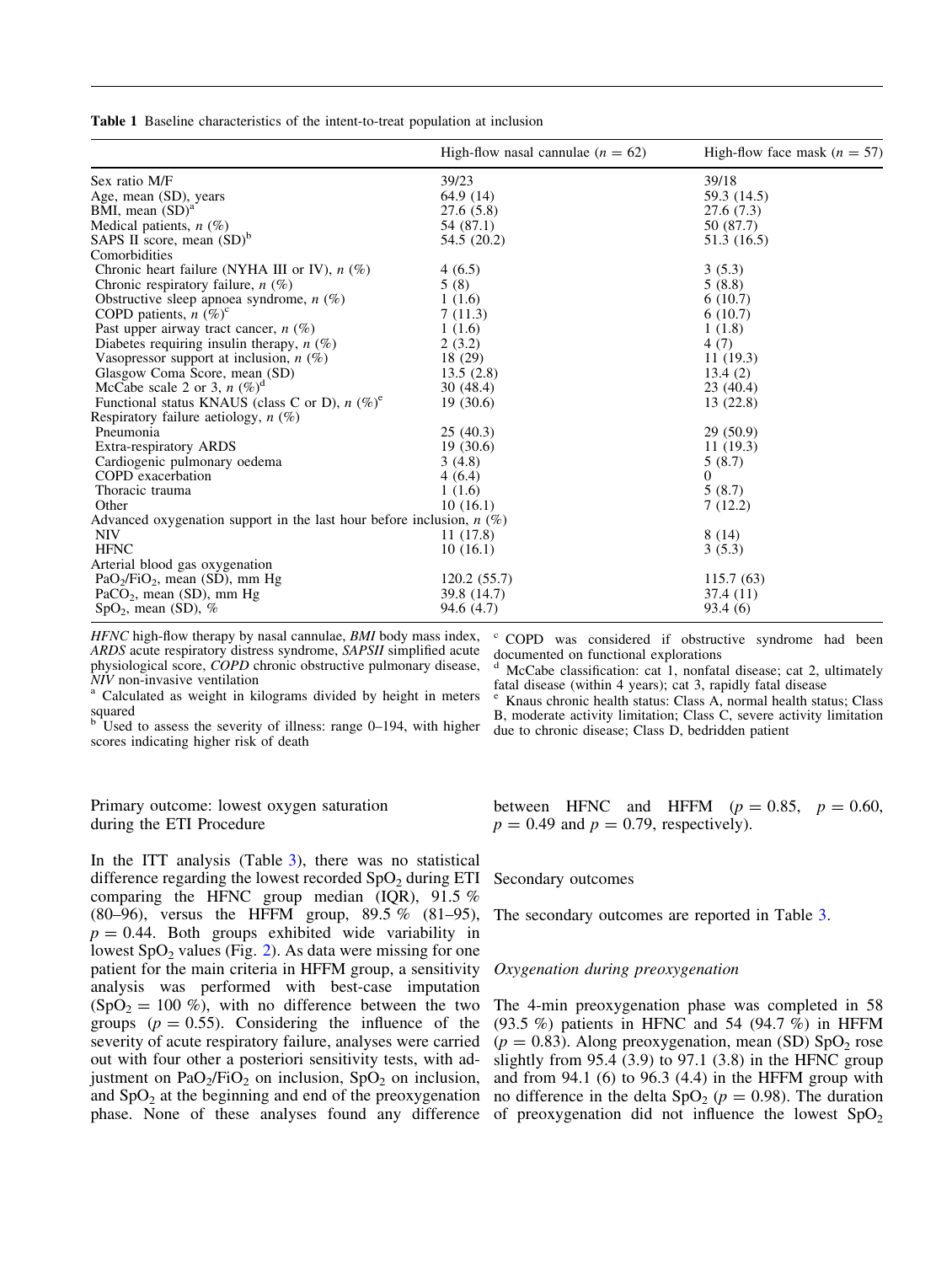<span id="page-5-0"></span>Table 2 Airway, operators and emergency ETI procedure

|                                                                                | High-flow nasal cannulae $(n = 62)$ | High-flow face mask $(n = 57)$ |
|--------------------------------------------------------------------------------|-------------------------------------|--------------------------------|
| Airway description                                                             |                                     |                                |
| At least 2 difficult mask ventilation criteria <sup>a</sup> , $n$ (%)          | 43 (69.4)                           | 33 (57.9)                      |
| Medical history of difficult intubation, $n$ (%)                               | $\Omega$                            | 2(3.5)                         |
| Mouth opening less than 3 cm, $n/n$ tot <sup>b</sup> (%)                       | 4/52(7.7)                           | 8/48(16.7)                     |
| Limitation of cervical mobility $\leq 35^{\circ}$ , n/n total <sup>b</sup> (%) | 2/44(4.6)                           | 8/42(19)                       |
| Thyromental distance $<$ 65 mm, <i>n/n</i> tot <sup>b</sup> (%)                | 4/51(7.8)                           | 10/40(25)                      |
| Mallampati III or IV, $n/n$ tot <sup>b</sup> (%)                               | 10/39(25.6)                         | 12/32(37.5)                    |
| Macocha score, $n (\%)^c$                                                      |                                     |                                |
| $\leq$ 3                                                                       | 25(78.1)                            | 11(55)                         |
| $\geq$ 3                                                                       | 7(21.88)                            | 9(45)                          |
| First operator <sup>d</sup>                                                    |                                     |                                |
| Senior $n$ (%)                                                                 | 11(17.7)                            | 16(28)                         |
| Junior $n(\%)$                                                                 | 51 (82.2)                           | 41 (71.9)                      |
| Emergency intubation <sup>e</sup>                                              |                                     |                                |
| Real emergency, $n$ (%)                                                        | 12(19.3)                            | 29(50.8)                       |
| Relative emergency, $n$ (%)                                                    | 48 (77.4)                           | 25(43.8)                       |
| Deferred emergency, $n$ (%)                                                    | 2(3.2)                              | 3(5.2)                         |
| $ETI$ drugs <sup>t</sup>                                                       |                                     |                                |
| Hypnotic agent, $n$ (%)                                                        |                                     |                                |
| Etomidate                                                                      | 35(56.5)                            | 30(52.6)                       |
| Ketamine                                                                       | 21 (33.9)                           | 17(29.8)                       |
| Others                                                                         | 13 (21)                             | 15(26.3)                       |
| Neuromuscular blocking agent, $n$ (%)                                          |                                     |                                |
| Succinylcholine                                                                | 45 (72.6)                           | 44 (77.2)                      |
| Rocuronium                                                                     | 10(16.1)                            | 7(12.3)                        |
| Others                                                                         | 8(12.9)                             | 5(8.8)                         |
| None                                                                           | 4(6.5)                              | 7(12.3)                        |

ETI endotracheal intubation, HFNC high-flow therapy by nasal cannulae

<sup>a</sup> Age  $>55$  years, BMI  $>26$ , TM distance <6 cm, snoring, beard, lack of teeth, limitation of mandibular protrusion

Some patients were not evaluated regarding these criteria before intubation because of the emergency of the ETI procedure (n tot number of patients for whom data was assessed)

Macocha [[1\]](#page-9-0) score is used to predict difficult intubation; range 0–12 (higher scores predict more difficult intubation), missing data for 30 patients in HFNC and 37 in HFFM

during ETI (see Table E1). Preoxygenation did not succeed in raising SpO<sub>2</sub> above 90 % ( $p = 0.49$ ) in only four patients  $(6.5 \%)$  in HFNC and 2  $(3.5 \%)$  in HFFM.

# Description of the ETI procedure

All randomized patients were successfully intubated. Maintaining the HFNC in place did not increase the rate of difficult intubation: 1.6 and 7.1 %, respectively, in HFNC and HFFM  $(p = 0.18)$ . The median (IQR) IDS score was similar 3 (2–4) in both groups ( $p = 0.63$ ).

# Outcome in ICUs

Patients in HFNC saw a significantly shorter median (IQR) duration of mechanical ventilation of 6 (4–14) days than those in HFFM of 10  $(5-17)$  days  $(p = 0.02)$ . However, there was no difference on day 28 of ventilator-

<sup>d</sup> Residents were considered as junior operators. Doctors of medicine (MD) were considered as seniors

Emergency intubation: Real requiring intubation without any delay; Relative requiring intubation within 1 h; Deferred requiring intubation in more than 1 h

Some patients received several drugs

free days ( $p = 0.09$ ), SOFA score during the first 5 days, length of ICU stay or ventilator-associated pneumonia. The mortality rate on day 28 was 35.4 and 42.1 % in HFNC and HFFM ( $p = 0.46$ ), respectively.

Complications during the ETI procedure and the following hour (Table [4\)](#page-8-0)

At least one complication occurred in 36 (58.1 %) and 39 (68.4 %) patients in HFNC and HFFM ( $p = 0.24$ ), respectively. At least one severe complication occurred in 36 (58.1 %) patients in HFNC and 38 (66.7 %) patients in HFFM ( $p = 0.33$ ). Severe desaturation (SpO<sub>2</sub> < 80 %) was the main severe complication, with 16 (25.8 %) patients in HFNC and 13 (22.3 %) in HFFM ( $p = 0.70$ ). Only one cardiac arrest was observed in the whole population during ETI. No patient died during ETI or over the next hour. No injury or unexpected effect related to the HFNC device was observed.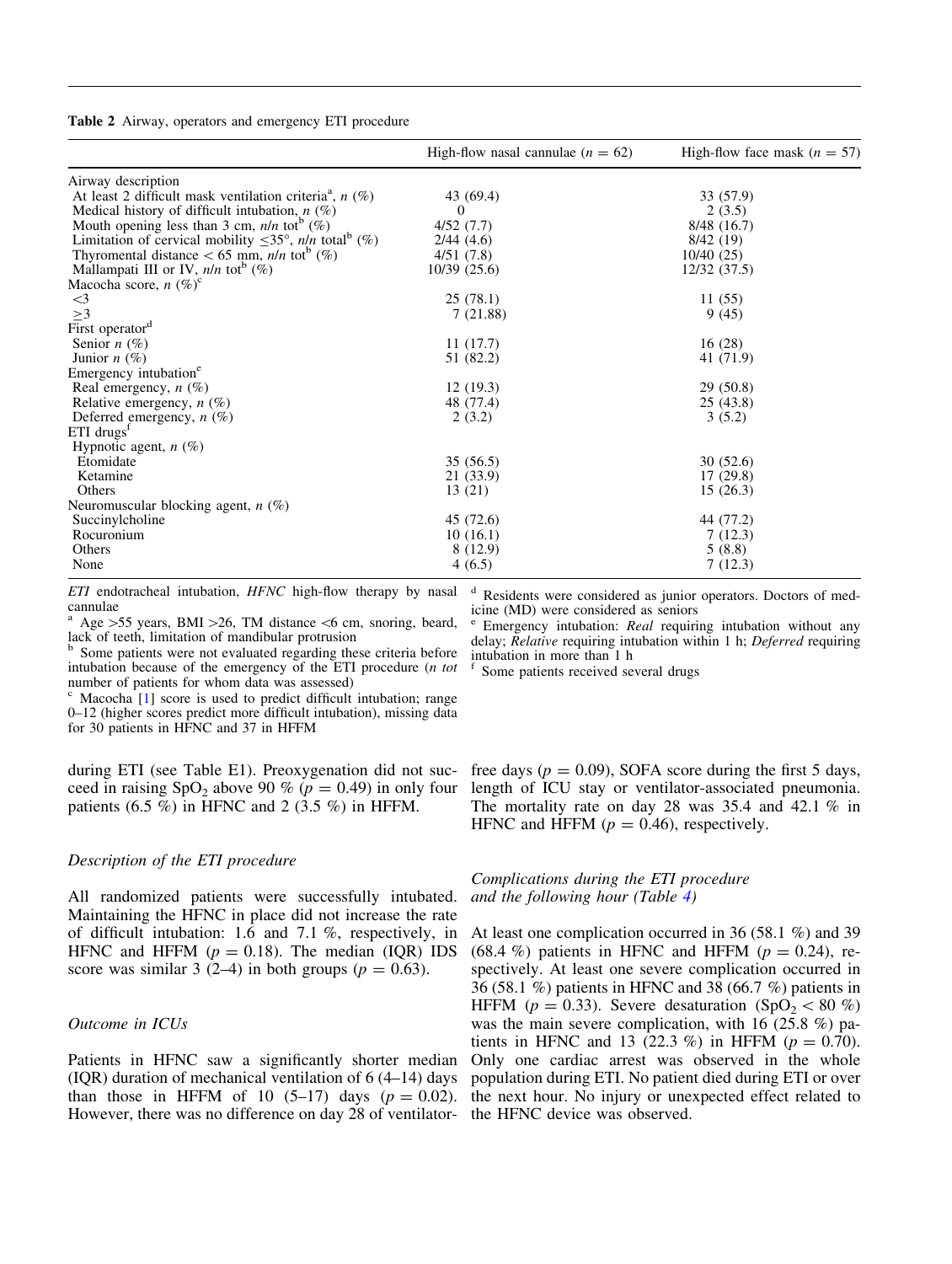#### <span id="page-6-0"></span>Table 3 Primary and secondary outcomes

|                                                                        | High-flow<br>nasal<br>$(n = 62)$ | cannulae High-flow<br>face<br>$(n = 57)$ | mask $p^a$ |
|------------------------------------------------------------------------|----------------------------------|------------------------------------------|------------|
| Primary outcome                                                        |                                  |                                          |            |
| Lowest $SpO2$ during ETI procedure, median (IQR)<br>Secondary outcomes | $91.5(80-96)$                    | 89.5 (81-95)                             | 0.44       |
| Preoxygenation                                                         |                                  |                                          |            |
| Duration of preoxygenation, $n$ (%)                                    |                                  |                                          |            |
| $<$ 4 min                                                              | 4(6.5)                           | 3(5.3)                                   |            |
| 4 min or more                                                          | 58 (93.5)                        | 54 (94.7)                                | 0.83       |
| $SpO2$ at the beginning of preoxygenation, mean (SD)                   | 95.4 (3.9)                       | 94.1(6.0)                                | 0.15       |
| $SpO2$ at the end of preoxygenation, mean (SD)                         | 97.1 (3.8)                       | 96.3(4.4)                                | 0.98       |
| Failure to increase saturation to 90 $%$ during preoxygenation,        | 4(6.5)                           | 2(3.5)                                   | 0.49       |
| $n(\%)$<br>ETI procedure                                               |                                  |                                          |            |
| Duration of ETI procedure, median (IQR), minutes                       | $1(0.7-1.3)$                     | $1(0.7-2)$                               | 0.33       |
| Cormack III or IV exposure, $n$ (%)                                    | 8(13.1)                          | 7(12.3)                                  | 0.89       |
| Number of alternative airway management devices, $n$ (%)               |                                  |                                          |            |
| None                                                                   | 60(96.8)                         | 51 (89.5)                                | 0.18       |
| One                                                                    | 2(3.2)                           | 6(10.5)                                  |            |
| Two or more                                                            | $\Omega$                         | $\overline{0}$                           |            |
| Successful intubation                                                  | 62 (100)                         | 57 (100)                                 | 0.99       |
| Difficult intubation, $n$ (%) <sup>b</sup>                             | 1(1.6)                           | 4(7.1)                                   | 0.18       |
| IDS score, median $( IQR)^c$                                           | $3(2-4)$                         | $3(2-4)$                                 | 0.63       |
| Respiratory outcome                                                    |                                  |                                          |            |
| PaO <sub>2</sub> 1 h after ETI, median (IQR), mm Hg                    | 98.2 (72–139.5)                  | 89.5 (69.8-144)                          | 0.94       |
| Duration of mechanical ventilation, median (IQR), days                 | $6(4-14)$                        | $10(5-17)$                               | 0.02       |
| Ventilator-free days (day 28), median (IQR), days <sup>d</sup>         | $14(0-22)$                       | $5(0-16)$                                | 0.09       |
| Ventilator-associated pneumonia, $n$ (%)                               | 6(9.7)                           | 8(14)                                    | 0.62       |
| Morbidity in ICU                                                       |                                  |                                          |            |
| ICU length of stay, median (IQR), days                                 | $10(6-16)$                       | $13(7-24)$                               | 0.12       |
| SOFA score, mean (SD)                                                  |                                  |                                          |            |
| Day 1                                                                  | 8.8(4.1)                         | 9.2(3.6)                                 | 0.57       |
| Day 2 ( $n = 112$ )                                                    | 8.5(4)                           | 9.3(4.1)                                 | 0.65       |
| Day 3 ( $n = 103$ )                                                    | 7.1(3.5)                         | 8(4.7)                                   | 0.63       |
| Day 4 ( $n = 99$ )                                                     | 6.1(3.6)                         | 7.3(4.5)                                 | 0.23       |
| Day 5 ( $n = 95$ )                                                     | 5.6(3.8)                         | 6.8(4.6)                                 | 0.21       |
| Death in ICU, $n$ (%)                                                  | 21 (33.9)                        | 23(40.4)                                 | 0.46       |
| Mortality at 28 days, $n$ (%)                                          | 22 (35.4)                        | 24 (42.1)                                | 0.48       |

SOFA sequential organ failure assessment used to assess the degree of dysfunction of 5 organ systems: respiratory, cardiovascular, renal, neurologic, hepatic. Each subscore ranges from 0 (healthy) to 4 (maximum severity); the overall score ranges from 0 to 20,  $ETI$ endotracheal intubation,  $ICU$  intensive care unit,  $SpO<sub>2</sub>$  arterial saturation measured by pulse oximetry,  $PaO<sub>2</sub>$  partial pressure of oxygen in arterial blood

<sup>a</sup> For comparison between HFNC and HFFM groups

### **Discussion**

The aim of the study was to compare HFNC preoxygenation to HFFM for intubation in severely hypoxemic patients. Using HFNC without discontinuation during an apnoeic period was not more effective in preventing desaturation, regardless of the severity of respiratory distress. Our results also confirm that ETI for hypoxemic patients in ICUs is risky, with more than 50 % of serious adverse events and 25 % of desaturation below 80 % irrespective of the preoxygenation device, despite low difficult intubation rate [\[2](#page-9-0)]. This trial focusing on the ETI procedure highlighted no difference regarding outcome in ICU.

<sup>b</sup> Difficult intubation was defined as ETI duration longer than 10 min and/or 3 or more laryngoscopy attempts or use of an alternative device

IDS score is calculated after ETI to evaluate difficulty of the intubation. IDS  $\le$ 5 mean slightly difficult intubation. IDS  $\ge$ 5 mean moderate to major difficulty [14]

Mean number of days from day 1 to day 28 during which patients had been breathing without any assistance

This is the first clinical trial comparing HFNC and HFFM as preoxygenation devices in a randomised multicentre controlled design. It matches medical and surgical patients with experienced staff. Despite the hypoxemia, the emergency and risk of ETI, we succeeded in including 119 patients in six centres over a 9-month period.

Our results are in contradiction with a single centre trial, before–after design included incidental patients regardless of the reasons for intubation. For most of them, respiratory failure was not the main issue. This probably explains the difference in favour of HFNC [\[10\]](#page-9-0).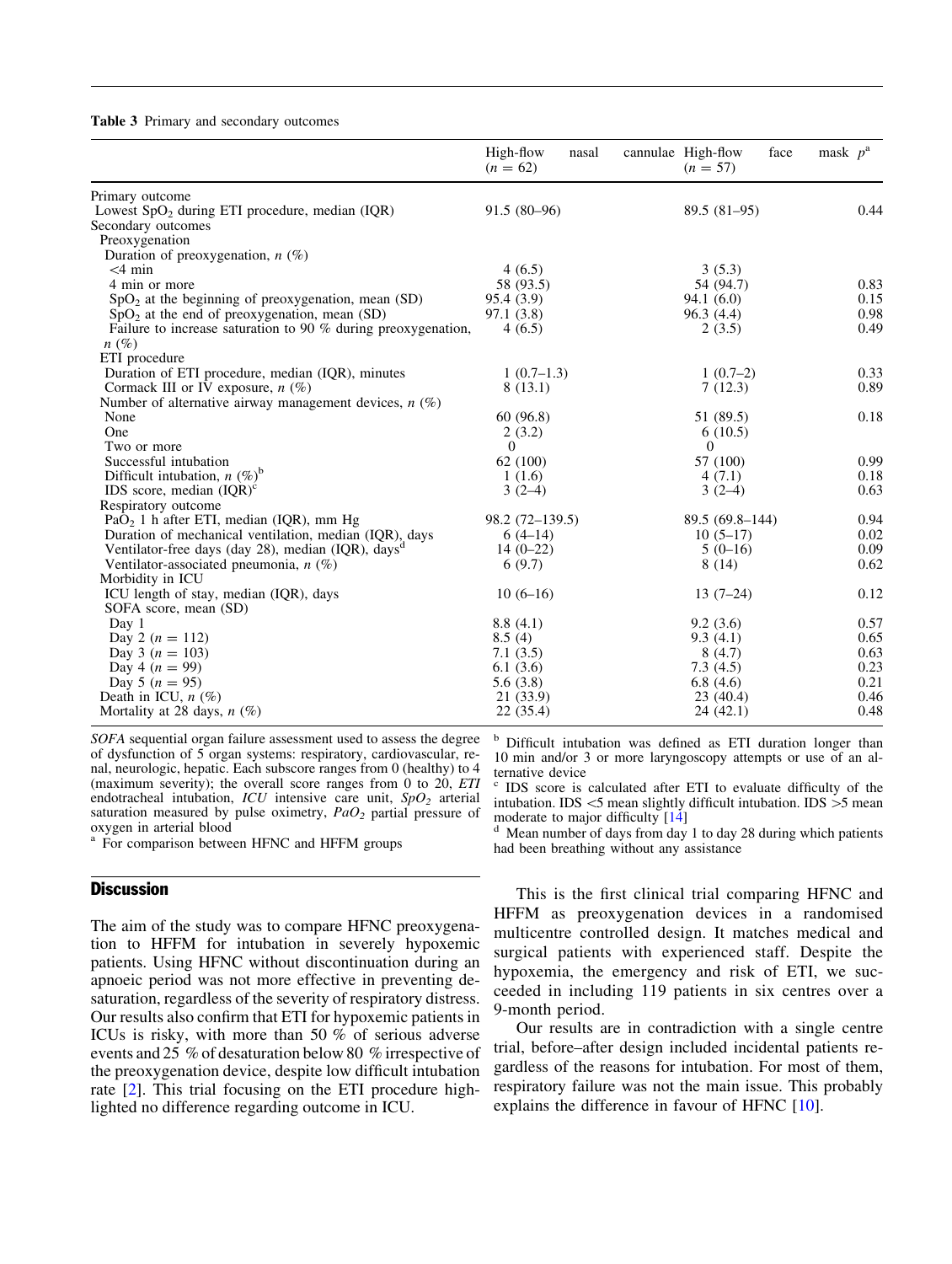<span id="page-7-0"></span>Fig. 2 Primary outcome: lowest  $SpO<sub>2</sub>$  during ETI procedure



HFNC: high flow nasal cannulae

HFFM: high FiO2 facial mask

HFNC exhibits several theoretical advantages. Firstly, this device was reported to improve oxygenation through high-flow oxygen and to create positive end expiratory pressure (PEEP) [\[15,](#page-9-0) [16\]](#page-9-0). Secondly, compared to a low-flow oxygen device, HFNC significantly increases the  $PaO<sub>2</sub>/FiO<sub>2</sub>$  ratio and end expiratory lung volume in hypoxemic patients [\[17\]](#page-9-0). It may minimize desaturation during ETI. Thirdly, contrary to HFFM, HFNC can be maintained in place during ETI without restricting glottis catheter insertion. Considering that high oxygen flow may keep upper airways open, HFNC could lead to apnoeic oxygenation [\[7](#page-9-0), [9,](#page-9-0) [18](#page-9-0)].

In our study, despite these theoretical advantages, HFNC did not seem to be more efficient than HFFM in preventing desaturation. Several reasons may explain these results. Our study included patients with severe

most of them suffered from pneumonia. HFNC only creates limited levels of PEEP [[7](#page-9-0), [19\]](#page-9-0). Non-invasive ventilation (NIV) might be an interesting alternative with higher PEEP levels. However, effects on functional respiratory capacity, especially during a 4-min preoxygenation, are unpredictable [[20\]](#page-9-0). Extending preoxygenation for more than 4 min is not a better strategy either [\[11,](#page-9-0) [21\]](#page-9-0). Regarding apnoeic oxygenation, nasopharyngeal oxygen insufflation during ETI has been reported to improve the duration of apnoea without desaturation, only in studies with a small number of patients [[9,](#page-9-0) [18](#page-9-0)]. Controversially, after general anaesthesia, as in obese or sleep apnoea patients, upper airway collapsing pressures dramatically increase [\[22](#page-10-0)–[25](#page-10-0)]. This probably explains why HFNC failed to achieve apnoeic oxygenation during ETI.

hypoxemia (mean  $PaO_2/FiO_2$  about 120 mmHg), and at baseline in the two groups exhibited slight differences Despite well-conducted randomization, the population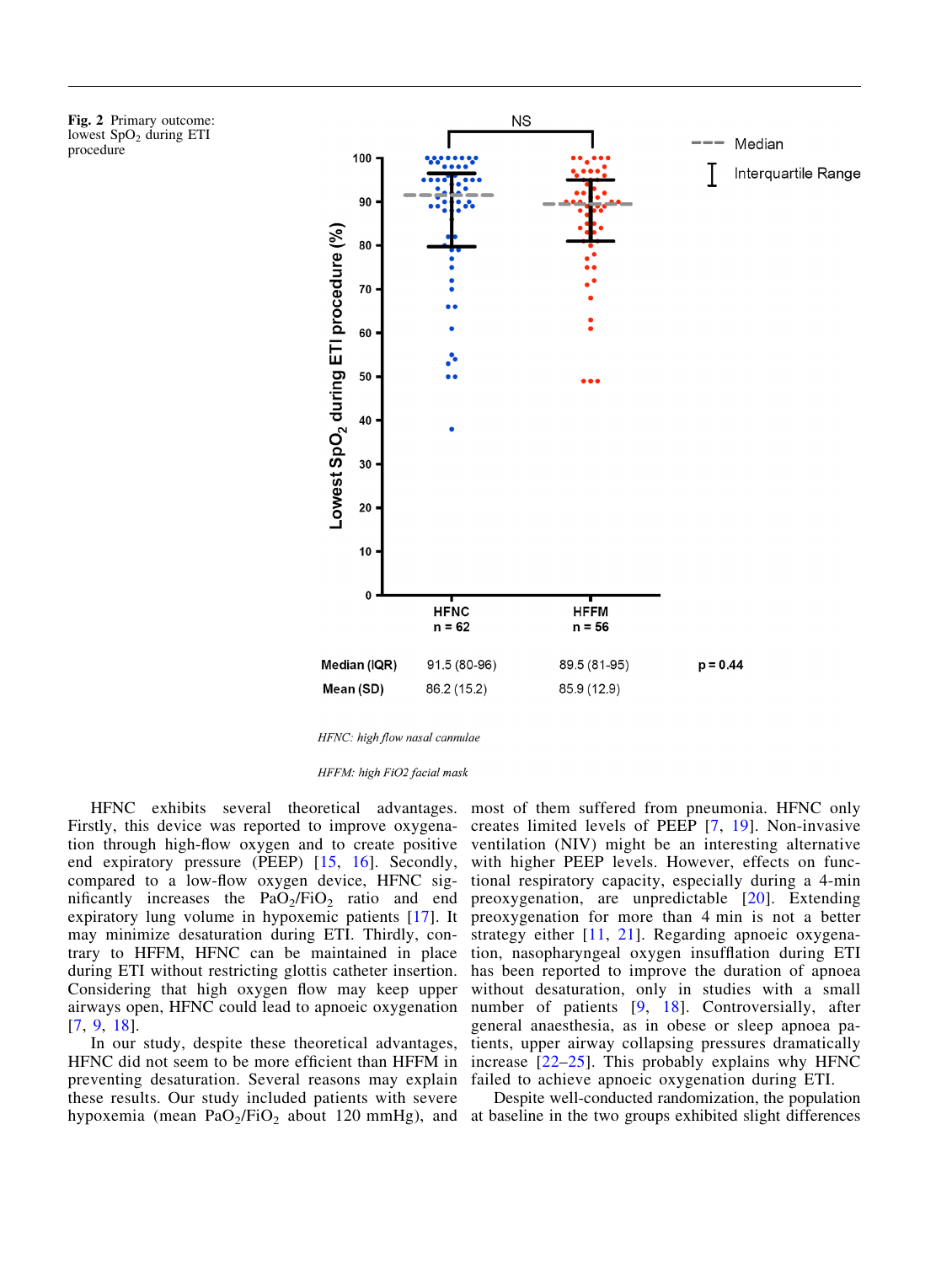<span id="page-8-0"></span>

| Table 4 Incidence of ETI-related complications in each group (during the ETI procedure and the first hour post-procedure) |  |
|---------------------------------------------------------------------------------------------------------------------------|--|
|---------------------------------------------------------------------------------------------------------------------------|--|

|                                                         | High-flow nasal cannulae $(n = 62)$ | High-flow face mask $(n = 57)$ |      |
|---------------------------------------------------------|-------------------------------------|--------------------------------|------|
| At least one complication, $n$ (%)                      | 36(58.1)                            | 39(68,4)                       | 0.24 |
| At least one severe complication <sup>b</sup> , $n$ (%) | 36(58.1)                            | 38 (66.6)                      | 0.33 |
| Desaturation $\langle 80 \, \% \rangle$                 | 16(25.8)                            | 13(22.8)                       | 0.70 |
| Cardio-vascular collapse                                | 24 (38.7)                           | 30(52.6)                       | 0.13 |
| Cardiac arrest                                          |                                     | 1(1.8)                         | 0.48 |
| Death                                                   |                                     | $\theta$                       |      |
| Moderate complications <sup>d</sup> , $n$ (%)           |                                     |                                |      |
| Cardiac arrhythmia                                      |                                     | 0                              |      |
| Oesophageal intubation                                  |                                     | 2(3.5)                         | 0.23 |
| Agitation                                               |                                     | 1(1.8)                         | 0.48 |
| Aspiration                                              |                                     | 0                              |      |
| Dental injury                                           |                                     | $\theta$                       |      |

ETI endotracheal intubation<br>
<sup>a</sup> For comparison between HFNC and HFFM groups<br>
<sup>b</sup> Severe complication definitions: desaturation <80 %; cardiovascular collapse, systolic blood pressure\80 mmHg, vasopressor introduction or increasing doses more than 30 %, some patients presented with several severe complications

Some patients underwent desaturation below 80  $\%$  after connection to mechanical ventilation. This explains why there are differences between Fig. [2](#page-5-0) and Table 4 concerning this criterion

especially regarding difficult airway. Subgroups or multivariate analyses did not detect any influence on the primary outcome (data not shown).

The choice of the primary outcome can be discussed. We decided to consider minimal saturation instead of desaturations below 80 % in order to detect hypoxemic events regardless of their severity. Pulse oximetry is not as relevant and accurate as measured arterial oxygen saturation (SaO<sub>2</sub>) or partial oxygen pressure (PaO<sub>2</sub>) [\[26,](#page-10-0) [27](#page-10-0)]. Nevertheless, it is the only non-invasive, easily bedside-monitored criterion during everyday emergencies in ICU. It informs about apnoea tolerance and warns when to interrupt ETI.  $PaO<sub>2</sub>$  in an arterial blood gases test would have been a more reliable evaluation of blood oxygenation during and immediately after an ETI procedure. This would have required systematic catheterization to establish an indwelling arterial line, which seemed unthinkable due to the severity of the hypoxemia and level of ETI emergency. Moreover, given the very rapid variation, a research nurse was specifically dedicated to monitor  $SpO<sub>2</sub>$  throughout the procedure to improve data collection.

These negative results have to be balanced by power issues. Sample size calculation was based on reasonable hypothesis but settled by a single preliminary study [\[5](#page-9-0)]. We concede that our study is not an extensive trial but reflects pragmatic issues of ETI performed by trained operators in ICU. Further studies are needed to confirm these results in hypoxemic patients. The choice of the conventional group could also be argued. A preliminary study assessed the usefulness of NIV in preoxygenation, but to our knowledge no randomized multicentre study has confirmed this hypothesis [[5](#page-9-0)]. As a result, whether <sup>d</sup> Mild to moderate complications: cardiac arrhythmia, severe ventricular or supraventricular arrhythmia requiring intervention; oesophageal intubation; agitation, dangerous agitation with Richmond agitation scale  $>3$ ; aspiration, vomiting with aspiration of gastric content

NIV or HFFM was the best control group remains unsure. Considering the advantages reported, the contribution of video laryngoscopy in ETI algorithm in ICU also has to be assessed [\[28–30](#page-10-0)]. Finally, preoxygenation quality has to be a priority area for improvement but should always be implemented in an intubation management protocol [\[31\]](#page-10-0).

HFNC was unable to prevent desaturation but provided similar lowest saturation levels to those achieved with HFFM. Therefore, this device could be considered as a safe alternative to HFFM for preoxygenation in ICUs with specific equipment and when used by trained staff. The timing of invasive mechanical ventilation probably governs the depth of desaturation during ETI more than the preoxygenation device.

## **Conclusion**

Despite the theoretical advantages, in acute severely hypoxemic patients, high flow nasal cannula oxygen therapy as a preoxygenation device was not more efficient than a high  $FiO<sub>2</sub>$  flow face mask in preventing desaturation during ETI. This study also confirms that ETI remains a landmark in a hypoxemic patient's history, with more than 50 % of severe complications.

Acknowledgments Contributors: We thank Yohann FOUCHER, EA4275 Biostatistician at Nantes University Hospital, for assistance in designing the study. We are grateful to all medical staff, nurses, and research staff at the six sites for inclusion and data collection. We thank Monique MARGUERITE for administrative and logistic support and Marion RIGOT for creating the electronic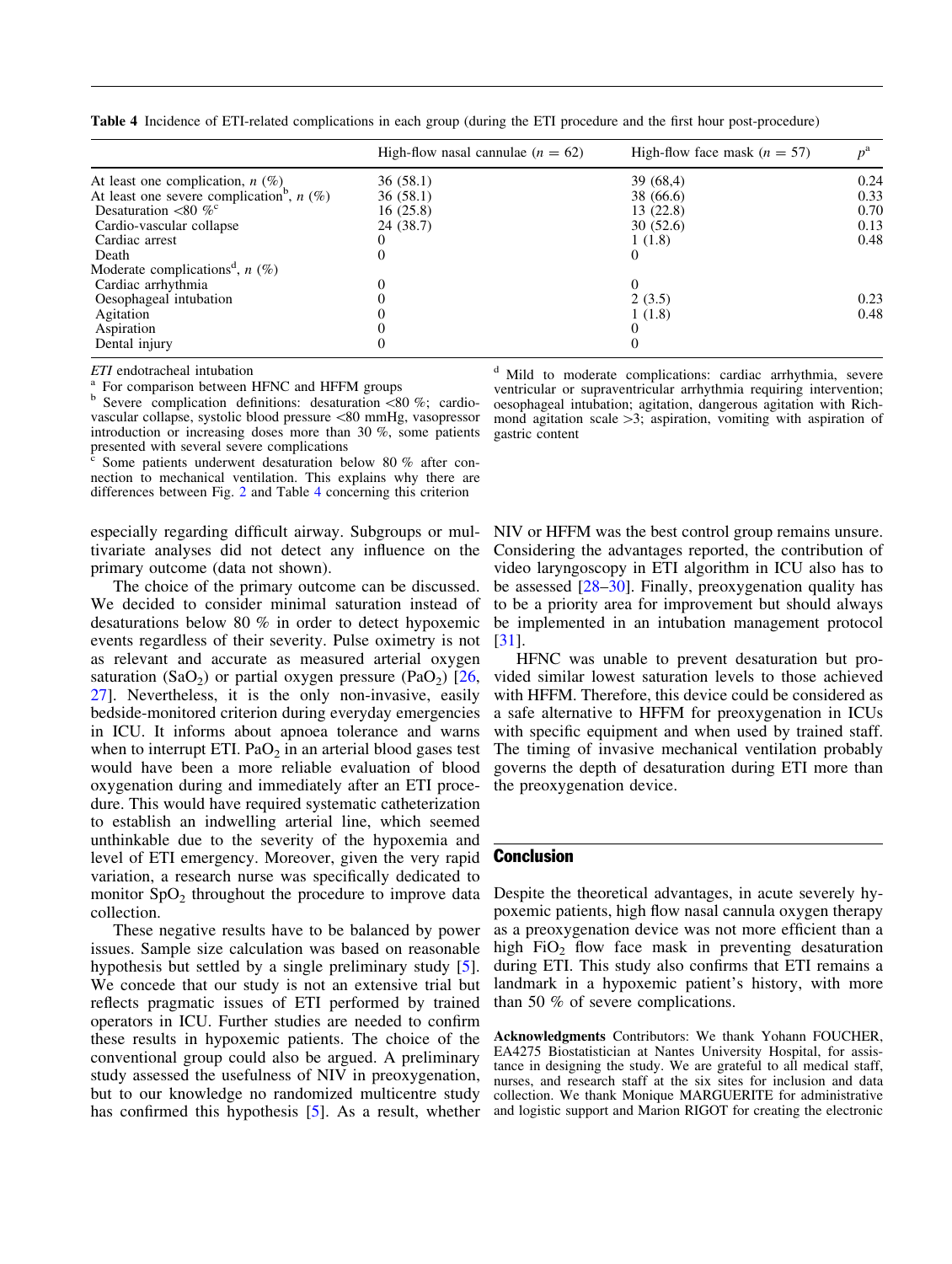<span id="page-9-0"></span>case report form; and Dr Anne Chiffoleau, MD for safety monitoring. Financial and material support for the research and grant, funding and provision of equipment and supplies: This study was supported by the French Ministry of Health (Interregional French Clinical Hospital Research Program grant (PHRCi 2012– API12/N/077) in addition to a grant for research & innovation missions allocated to the university hospital of Nantes by Fisher & Paykel Healthcare. Nantes University Hospital sponsored the study. Fisher & Paykel participated for 14 % of the total budget including supply of consumables to the six participating centres. Fisher  $\&$ Paykel did not participate in the study design or in data collection, analysis and interpretation of the data, or in the writing, review, approval and decision to submit the manuscript for publication.

Conflicts of interest Dr. Christophe Guitton and Dr. Mickael Vourc'h had full access to all of the data in the study and take complete responsibility for the integrity of the data and the accuracy of the data analysis. No conflict of interest: Mickaël Vourc'h, Christelle Volteau, Konstantinos Bachoumas, Noëmie Clavieras, Pierre-Yves Egreteau, Jean Reignier, Gwenaël Prat, Noëlle Brule, Daniel Villers, Cedric Bretonniere, Christophe Guitton. Pr Asfar received consulting fees from LFB. Pr Jaber received consulting fees from Dräger, Hamilton, Maquet and Fisher Paykel. Pr Mercat received grant support (clinical research) from Covidien, Maquet and General Electric and personal fees from Faron Pharmaceuticals (member of steering committee), Air Liquide Medical Systems and Covidien. Pr Asehnoune served as board member for Astellas, received grant support from Astellas and Pfizer; lectured for B-Braun and Fresenius. Dr Roquilly reports conflict of interest with Merck laboratory (investigator in a study).

#### References

- 1. De Jong A, Molinari N, Terzi N, Mongardon N, Arnal JM, Guitton C, Allaouchiche B, Paugam-Burtz C, Constantin JM, Lefrant JY, Leone M, Papazian L, Asehnoune K, Maziers N, Azoulay E, Pradel G, Jung B, Jaber S (2013) Early identification of patients at risk for difficult intubation in the intensive care unit: development and validation of the MACOCHA score in a multicenter cohort study. Am J Respir Crit Care Med 187:832–839
- 2. Jaber S, Amraoui J, Lefrant JY, Arich C, Cohendy R, Landreau L, Calvet Y, Capdevila X, Mahamat A, Eledjam JJ (2006) Clinical practice and risk factors for immediate complications of endotracheal intubation in the intensive care unit: a prospective, multiple-center study. Crit Care Med 34:2355–2361
- 3. Baraka A (2009) Preoxygenation of the morbidly obese with obstructive sleep apnea. Middle East J Anesthesiol  $20:141-142$
- 4. Benumof JL (1999) Preoxygenation: best method for both efficacy and efficiency. Anesthesiology 91:603–605
- 5. Baillard C, Fosse JP, Sebbane M, Chanques G, Vincent F, Courouble P, Cohen Y, Eledjam JJ, Adnet F, Jaber S (2006) Noninvasive ventilation improves preoxygenation before intubation of hypoxic patients. Am J Respir Crit Care Med 174:171–177
- 6. Roca O, Riera J, Torres F, Masclans JR (2010) High-flow oxygen therapy in acute respiratory failure. Respir Care 55:408–413
- 7. Parke R, McGuinness S, Eccleston M (2009) Nasal high-flow therapy delivers low level positive airway pressure. Br J Anaesth 103:886–890
- 8. Wettstein RB (2013) A fresh look at the physiologic effects of high-flow nasal cannulae and the role they play in patient care. Respir Care 58:715–716
- 9. Teller LE, Alexander CM, Frumin MJ, Gross JB (1988) Pharyngeal insufflation of oxygen prevents arterial desaturation during apnea. Anesthesiology 69:980–982
- 10. Miguel-Montanes R, Hajage D, Messika J, Bertrand F, Gaudry S, Rafat C, Labbe V, Dufour N, Jean-Baptiste S, Bedet A, Dreyfuss D, Ricard JD, (2014) Use of high-flow nasal cannula oxygen therapy to prevent desaturation during tracheal intubation of intensive care patients with mild-to-moderate hypoxemia. Crit Care Med (in press)
- 11. Mort TC (2005) Preoxygenation in critically ill patients requiring emergency tracheal intubation. Crit Care Med 33:2672–2675
- 12. Apfelbaum JL, Hagberg CA, Caplan RA, Blitt CD, Connis RT, Nickinovich DG, Hagberg CA, Caplan RA, Benumof JL, Berry FA, Blitt CD, Bode RH, Cheney FW, Connis RT, Guidry OF, Nickinovich DG, Ovassapian A (2013) American Society of Anesthesiologists Task Force on Management of the Difficult Airway Practice guidelines for management of the difficult airway: an updated report by the American Society of Anesthesiologists Task Force on Management of the Difficult Airway. Anesthesiology 118:251–270
- 13. Walz JM, Zayaruzny M, Heard SO (2007) Airway management in critical illness. Chest 131:608–620
- 14. Adnet F, Borron SW, Racine SX, Clemessy JL, Fournier JL, Plaisance P, Lapandry C (1997) The intubation difficulty scale (IDS): proposal and evaluation of a new score characterizing the complexity of endotracheal intubation. Anesthesiology 87:1290–1297
- 15. Groves N, Tobin A (2007) High flow nasal oxygen generates positive airway pressure in adult volunteers. Aust Crit Care 20:126–131
- 16. Parke RL, McGuinness SP, Eccleston ML (2011) A preliminary randomized controlled trial to assess effectiveness of nasal high-flow oxygen in intensive care patients. Respir Care 56:265–270
- 17. Corley A, Caruana LR, Barnett AG, Tronstad O, Fraser JF (2011) Oxygen delivery through high-flow nasal cannulae increase end-expiratory lung volume and reduce respiratory rate in post-cardiac surgical patients. Br J Anaesth 107:998–1004
- 18. Ramachandran SK, Cosnowski A, Shanks A, Turner CR (2010) Apneic oxygenation during prolonged laryngoscopy in obese patients: a randomized, controlled trial of nasal oxygen administration. J Clin Anesth 22:164–168
- 19. Parke RL, McGuinness SP (2013) Pressures delivered by nasal high flow oxygen during all phases of the respiratory cycle. Respir Care 58:1621–1624
- 20. Dellamonica J, Lerolle N, Sargentini C, Beduneau G, Di Marco F, Mercat A, Richard JC, Diehl JL, Mancebo J, Rouby JJ, Lu Q, Bernardin G, Brochard L (2011) PEEP-induced changes in lung volume in acute respiratory distress syndrome. Two methods to estimate alveolar recruitment. Intensive Care Med 37:1595–1604
- 21. Mort TC, Waberski BH, Clive J (2009) Extending the preoxygenation period from 4 to 8 min in critically ill patients undergoing emergency intubation. Crit Care Med 37:68–71